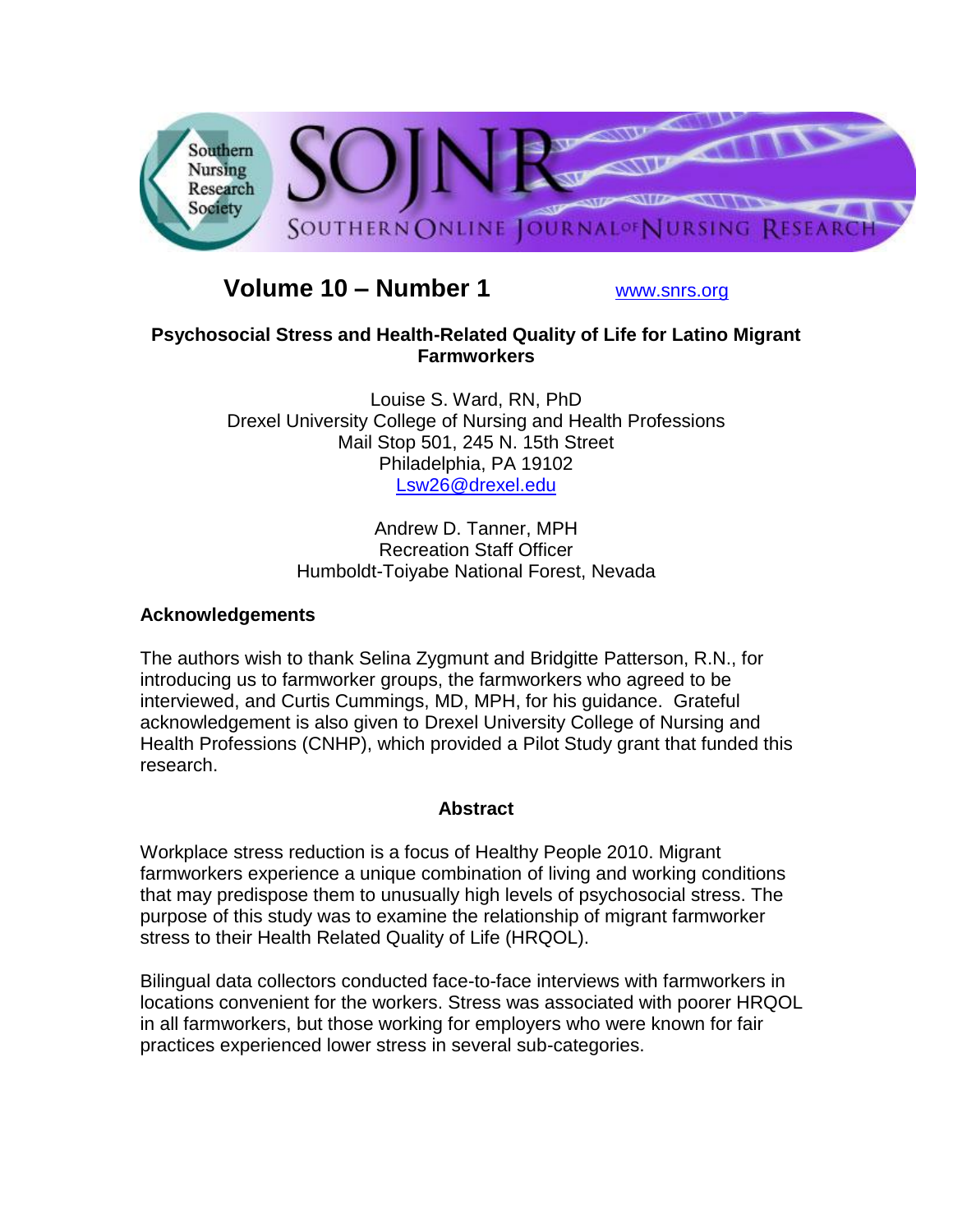Working conditions may contribute significantly to the stress experienced by migrant farmworkers, and thus be an important factor in their HRQOL. All farmworkers in our sample experienced stress due to separation from friends and family, and from isolation. These common experiences suggest that addressing the mental health of farmworkers is an important part of providing them with comprehensive health care.

**Keywords:** farmworkers, quality of life, psychosocial aspects of illness, occupational health

# **Psychosocial Stress and Health-Related Quality of Life for Latino Migrant Farmworkers**

# **Introduction**

## *Background*

Healthy People 2010, the United States' national health promotion and disease prevention initiative, identifies workplace stress reduction as an important factor in the health of the United States (US) workforce, noting that such stress is a risk factor for numerous health problems including injuries and chronic diseases.**[1](http://snrs.org/publications/SOJNR_articles2/n)** Migrant farmworkers experience a unique combination of living and working conditions that may predispose them to unusually high levels of stress; indeed there is some evidence that this group endures stress at significant levels.**[2,3](http://snrs.org/publications/SOJNR_articles2/n)** Migrant farmworkers, the majority of whom are Latino, experience frequent relocation and acculturative stress in addition to workplace stress. Workers may be away from their homes and families for extended periods. During that time they live in multiple non-home environments, often in isolated locations without access to transportation, and may be subject to discrimination.**[3](http://snrs.org/publications/SOJNR_articles2/n)**

Although there are many variations in migration arrangement,**[4](http://snrs.org/publications/SOJNR_articles2/n)** two patterns that are common in the Northeast are follow-the-crop and point-to-point migrancy. In the follow-the-crop pattern, the worker harvests crops as they ripen, usually beginning the cycle in a southern state such as Florida, Georgia, or Texas and moving northward with the progression of the season. The point-to-point migrancy pattern involves just one move from the home base to the temporary employment location for an entire season and then a direct return home at its conclusion. The point-to-point pattern is characteristic for workers employed using H-2A guestworker visas, in which the worker is employed by a single agricultural employer who has received authorization from the U.S. Department of Labor (DOL) to import agricultural labor for a specified period of time. H-2A employers must provide free housing to their workers and agree to strict employment practice specifications in their agreement with the DOL.**[5](http://snrs.org/publications/SOJNR_articles2/n)**

Agricultural employers who do not use H-2A workers may employ workers directly or may use a labor contractor, who in turn will employ a crew of workers.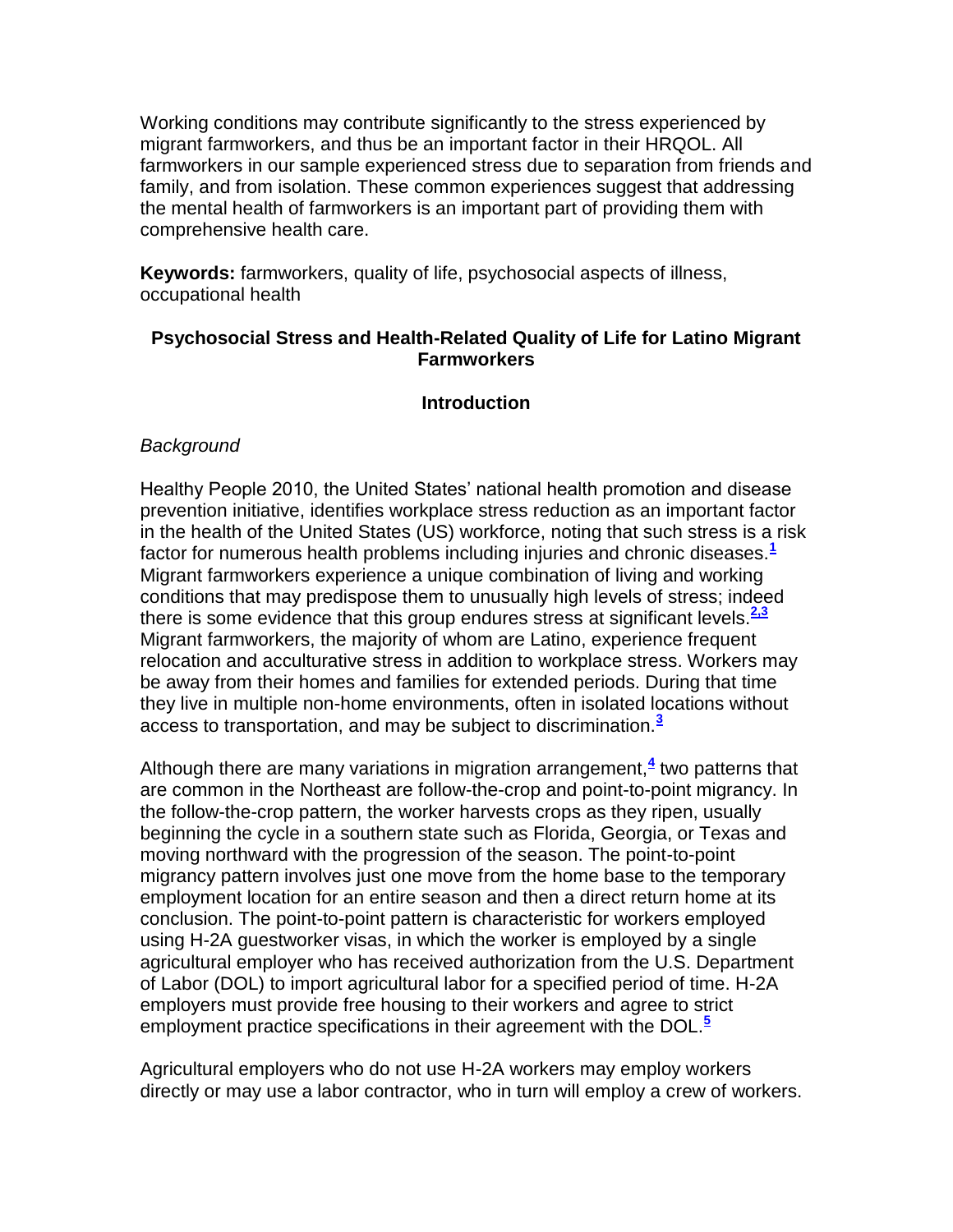In this case, farm labor contractors are then the workers' legal employers and they dictate the location and conditions of employment. In both point-to-point and follow-the-crop employment, workers often are housed in aggregate accommodations such as barracks-style structures or multiple mobile homes that may not meet Housing and Urban Development (HUD) standards.**[6-8](http://snrs.org/publications/SOJNR_articles2/n)** These living situations, often a condition of employment, may produce psychosocial stressors that are uncommon in the mainstream population.

Farmwork is demanding and requires long hours, exposure to extremes of weather, and frequent awkward body positions (such as bending to pick strawberries or reaching from the top of a ladder to harvest tree fruits). In addition, farmworkers are sometimes exposed to potentially dangerous chemicals such as those from the tobacco plant or pesticides used on crops. Migrant farmworkers are thus at risk for occupational environmental stressors not experienced by other categories of employees in addition to more generic stresses from their employment such as time and quota related pressures.

#### *Theoretical Framework*

This study was conceptually based on an ecological model of health determinants specific to migrant farmworkers.**[9](http://snrs.org/publications/SOJNR_articles2/n)** The current study focused on social, cultural, and economic determinants hypothesized to influence individual responses, such as psychosocial stress, which then influence health.

Given that it is reasonable to expect that a stressful lifestyle would be associated with poorer perceived health, the research question for this pilot study was, "What is the relationship of psychosocial stress in Latino migrant farmworkers and their Health Related Quality of Life?"

#### *Review of the Literature*

Studies examining the relationship of stress and general health in this population have produced conflicting findings. Kim-Godwin and Bechte[l](http://snrs.org/publications/SOJNR_articles2/n)**<sup>2</sup>** interviewed North Carolina farmworkers (n=151) in the pre-agricultural season using the Migrant Farm Worker Stress Inventory (MFWSI) and a single-item health rating (poor to excellent). Their sample was 36% female and 71% seasonal, rather than migrant, workers. Findings indicated that despite high levels of reported stress, 71.5% of the North Carolina farmworkers in the sample viewed their health as either good or excellent. A study surveying a representative sample of California farmworkers (n=1,001) revealed contrasting findings.**[10](http://snrs.org/publications/SOJNR_articles2/n)** Using a single question for each dimension, this particular study showed that participants who experienced high levels of acculturative stress reported poorer physical and mental health than those with lower stress levels. Acculturative stress encompassed the concepts of perceived discrimination, language conflict, and legal status stress. Acculturative stress variables were also related to higher levels of depression, using the Center for Epidemiological Studies Depression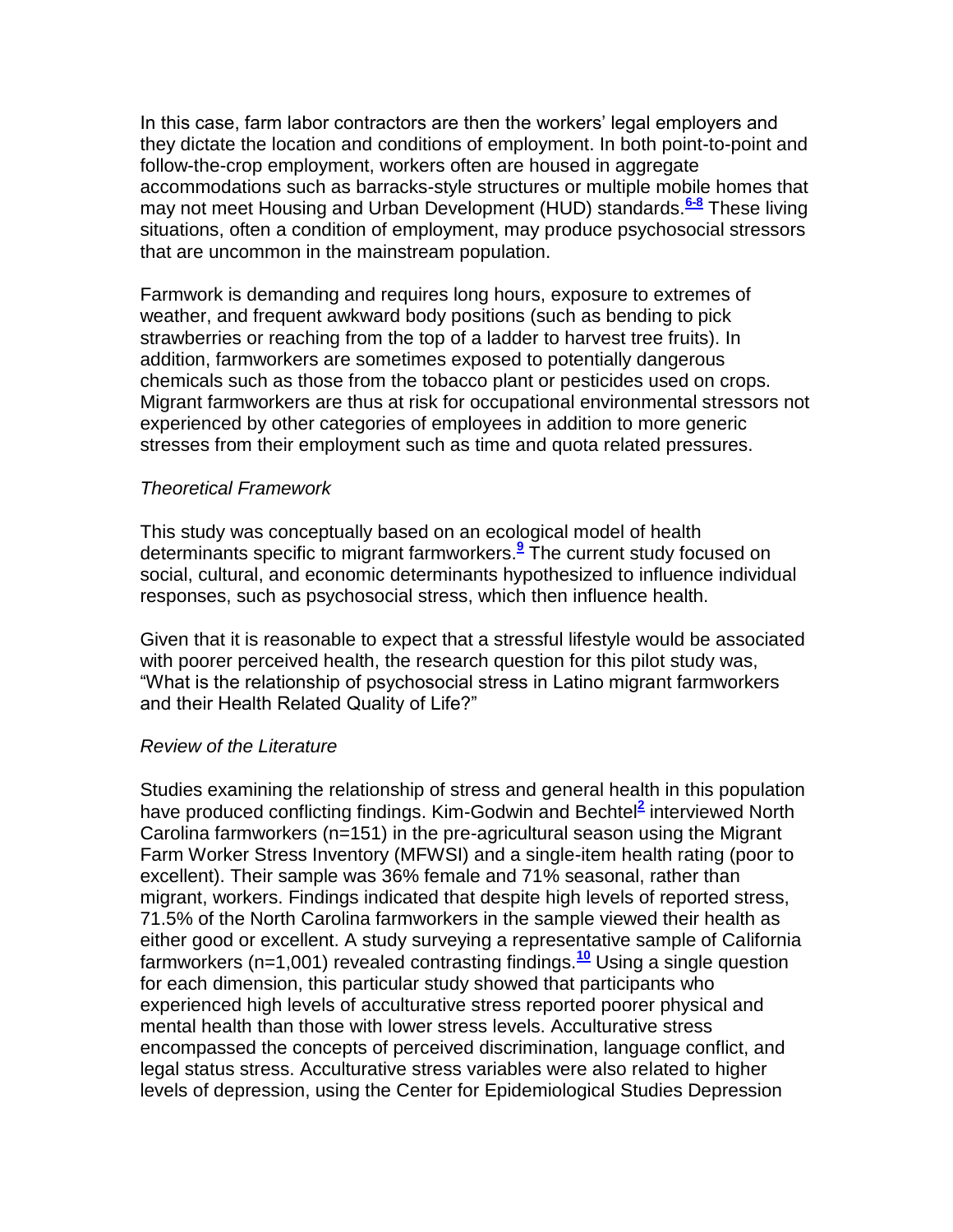(CES-D) scale. Further, this study revealed that longer periods of time in the United States and better use of the English language were associated with poorer perceived health.

While studies of the relationship between stress and general health have produced conflicting findings, research regarding the relationship between stress and mental health is more consistent. There is general agreement that for farmworkers, as for the general population, higher levels of stress are associated with poorer mental health. Interviewing farmworkers (n=75, about half female) in Michigan and Ohio, researchers found that acculturative stress was associated with higher levels of anxiety and depression.<sup>[3,11](http://snrs.org/publications/SOJNR_articles2/n)</sup> A study using a convenience sample farmworkers in Michigan (n=23) also found stress to be associated with both depression (measured by the CES-D scale) and hopelessness.**[12](http://snrs.org/publications/SOJNR_articles2/n)** North Carolina researchers demonstrated similar relationships between psychosocial stress and poor mental health outcomes.**[13](http://snrs.org/publications/SOJNR_articles2/n)** Trained bilingual staff interviewed farmworkers (n=125) recruited from a wide variety of sites, collecting data on stress (MFWSI), depression (CES-D) and anxiety (anxiety scale of the Personality Assessment Inventory or PAI). Findings indicated that higher levels of stress were associated with higher levels of depression and anxiety and that different stressors were involved for the two mental health measures.

A research study in North Carolina examined the relationship of health-related quality of life (HRQOL) and occupational stress in immigrant Latino Farmworkers,**[14](http://snrs.org/publications/SOJNR_articles2/n)** but the relationship between psychosocial stress and migrant farmworker HRQOL has not been previously described. HRQOL measures perception of health in social, physical, and mental dimensions, and reflects the broad World Health Organization conceptualization of health as being a positive attribute; rather than the absence of disease.**[15](http://snrs.org/publications/SOJNR_articles2/n)** The current research addresses this gap in the literature.

## **Method**

Trained, bilingual interviewers interviewed a convenience sample of 80 migrant agricultural workers in the Maryland, New Jersey, and Southeastern Pennsylvania regions. Farmworkers were located in seven different sites, and access was achieved by working with health outreach workers in the region. Data was collected through individual face-to-face interviews using a written survey. Interviews took place in common areas of migrant camps (i.e., dining halls) or in individual homes, and were conducted as privately as possible. Participants were assured that no one would learn their answers, and no names, numbers, or other identifying information were collected.

This study was approved by the Institutional Review Board (IRB) of the authors' University with a waiver of consent. In lieu of consent, potential participants were read a description of the study, any questions they had were answered, and a copy of the description was given to them. Those who chose to participate were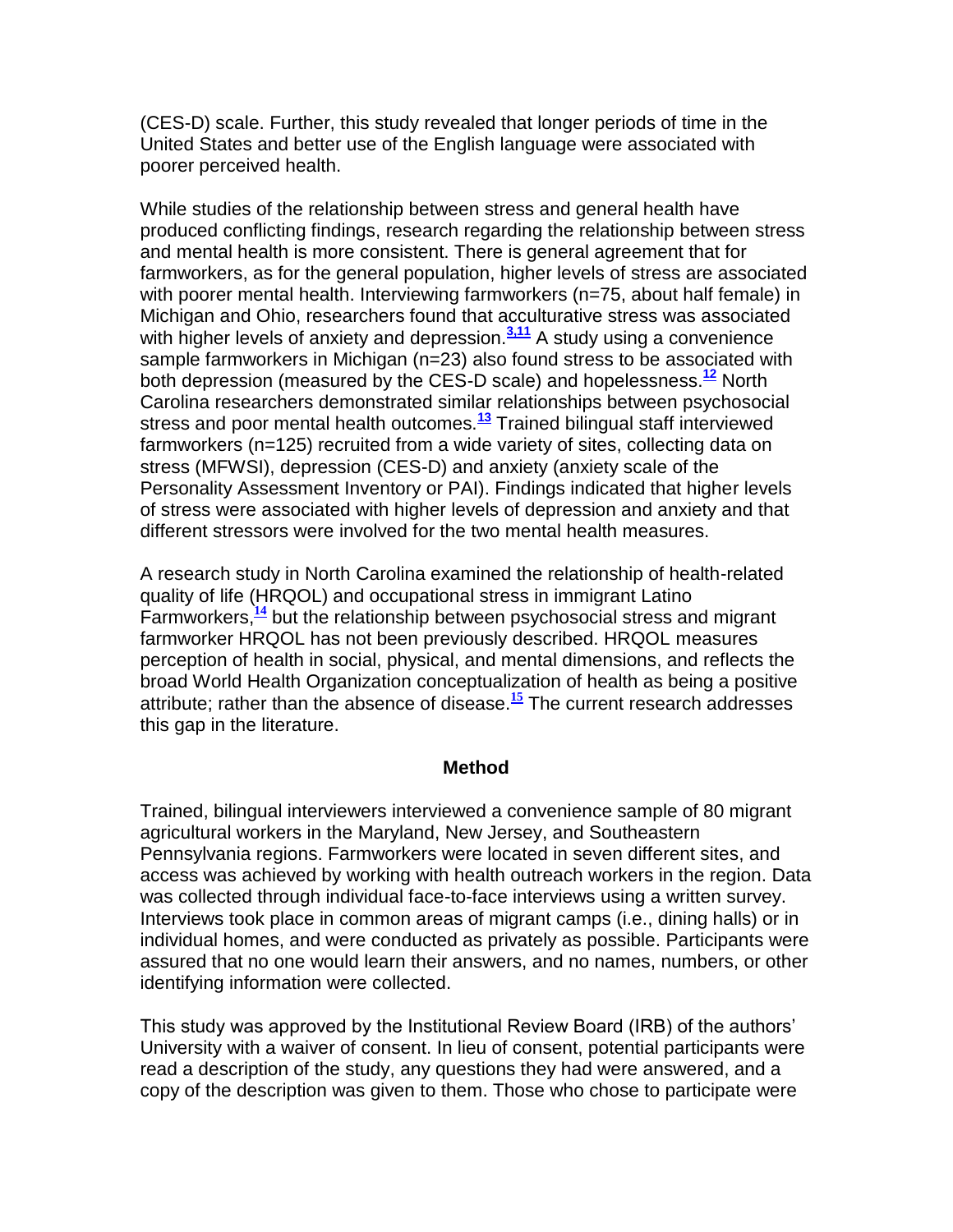free to discontinue the interview at any time and all participants were given a prepaid telephone card in appreciation for their time.

#### *Measures*

The survey form included demographic information, the Migrant Farm Worker Stress Inventory (MFWSI) and the Medical Outcome Survey's Short Form – 36 (SF-36v.2 Spanish: HRQOL). Each interview took about 30 to 40 minutes.

#### *Migrant farm worker stress inventory*

The Migrant Farm Worker Stress Inventory (MFWSI) was developed using qualitative data from farmworker interviews and tested in the Midwestern US.**[3](http://snrs.org/publications/SOJNR_articles2/n)** It consists of a list of 39 situations that were identified as stressful by farmworkers, and is available in English and Spanish. Respondents are asked to rate their own situation for each item on a 5-point scale from "have not experienced [the situation]" (0) to "extremely stressful" (4). To score the scale, ratings are summed and a total score is calculated. Higher scores on the MFWSI are associated with greater stress. For this study, two items related to legal status (#14: "I worry about not having a permit to work in this country" and # 30: "I worry about being deported") were omitted at the request of the IRB. Other items from the MFWSI are shown in Table 2, and can be seen to represent the social (#11: "Because I feel isolated, I have difficulty meeting people"), cultural (#9: "I have to adjust to different foods in this country"), and economic (#5: "…I make little money") factors from the ecological model.**[9](http://snrs.org/publications/SOJNR_articles2/n)** Previous studies reported good internal reliability of the MFWSI, with Cronbach's alphas ranging from .91 to .93;**[2,12](http://snrs.org/publications/SOJNR_articles2/n)** in the current study the alpha was .93.

## *Short form-36 of the medical outcomes survey*

The Short Form-36 (SF-36) HRQOL measure was first introduced over 15 years ago and is now in its second version.**[16](http://snrs.org/publications/SOJNR_articles2/n)** Questions in the SF-36v.2 consist of a stem and between 3 and 6 options from which the participant chooses. Response options are varied in wording and focus. Examples include, "Does your health now limit you in climbing several flights of stairs?" Response options are: "Yes, limited a lot"; "Yes, limited a little"; or "No, not limited at all." Another example is, "During the past 4 weeks, how much of the time have you accomplished less than you would like as a result of any emotional problems (such as feeling depressed or anxious)?" Possible responses are: "All of the time"; "Most of the time"; "Some of the time"; "A little of the time"; and "None of the time"  $\frac{17}{1}$  $\frac{17}{1}$  $\frac{17}{1}$ 

The SF-36 has been translated into multiple languages and validated in at least 60 countries worldwide; its authors claim that it "is the most widely used health status questionnaire in the world".<sup>[17p6](http://snrs.org/publications/SOJNR_articles2/n)</sup> It has been extensively tested for validity and reliability. The 36 questions are divided into eight subscales, and results are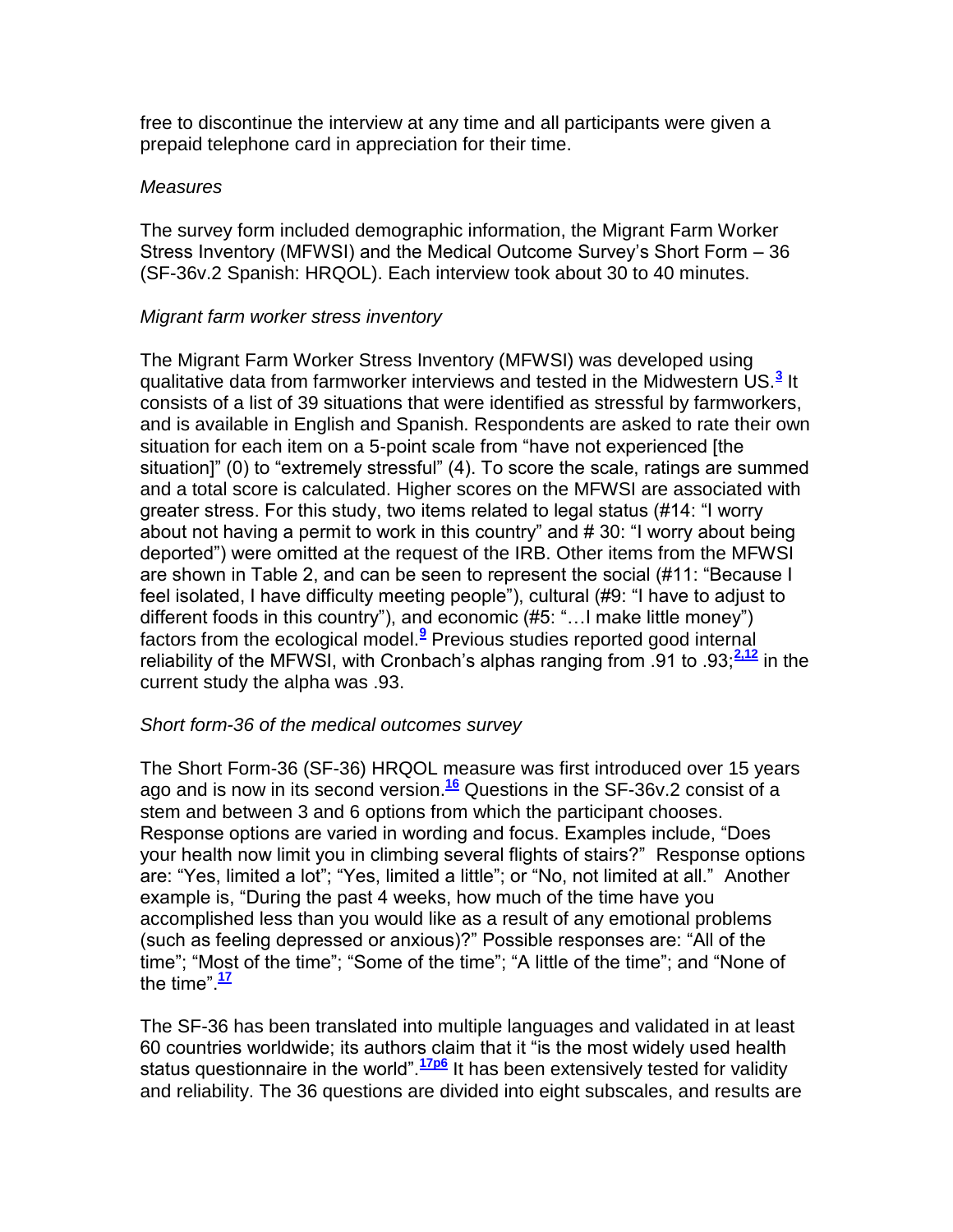reported by subscale rather than a summary score for the instrument. Subscales include Physical Functioning, Role- Physical, Bodily Pain, General Health, Vitality, Social Functioning, Role-Emotional, and Mental Health. Following individual subscale scoring, a summary physical composite score and summary mental composite score were calculated using the rubric supplied by Ware, Kosinski, and Dewey.**[17](http://snrs.org/publications/SOJNR_articles2/n)** Each subscale of the SF-36 is scored separately, and higher scores are associated with better health on all subscales.

Mean internal reliability estimates reported from the general U.S. population ranged from 0.83 (General Health) to 0.95 (Role- Physical).**[17](http://snrs.org/publications/SOJNR_articles2/n)** Cronbach's alphas for this study ranged from 0.48 (Social Functioning subscale) to 0.91 (Physical Functioning subscale). Alphas of 0.70 are generally considered acceptable for group-level comparisons;**[18](http://snrs.org/publications/SOJNR_articles2/n)** in this study two subscales showed very low internal reliability (Vitality, alpha =  $0.49$ , and Social Functioning, alpha =  $0.48$ ), and a third (General Health) was marginal at 0.68.

# *Analysis*

SPSS 14 for Windows was used to analyze these data. SF-36 scales and subscales were calculated and transformed according to formulae provided by the authors of that instrument.**[17](http://snrs.org/publications/SOJNR_articles2/n)** Internal reliability of the SF-36 subscales was calculated using Cronbach's alpha.

Univariate statistics were calculated to describe the sample. Relationships between the MFWSI and its subscales and the SF-36 subscales were calculated using Pearson's correlations, with *a priori* probability set at 0.05. Independent samples t-tests were used to examine the difference in stress scores between H-2A guest workers and those who followed the crops.

## **Results**

Three women and two non-Latino men were excluded from this analysis to produce a relatively homogenous sample (n=75). One worker was unable to complete the full SF-36 survey, but complete data was received from all other participants.

Farmworkers in this sample were relatively young with a mean age of 33.89 years, about the same as is reported for farmworkers nationally.**[19](http://snrs.org/publications/SOJNR_articles2/n)** Educational level was low with almost 75% reporting an 8th grade education or less (see Table 1). They reported a mean of about 5 years working as a farmworker in the U.S. (range 2 weeks to 35 years), and 68% were married. Those with guest worker H-2A visa status ( $n = 35$ ) comprised 46.7% of the sample.

## **Table 1: Description of the Sample**

|--|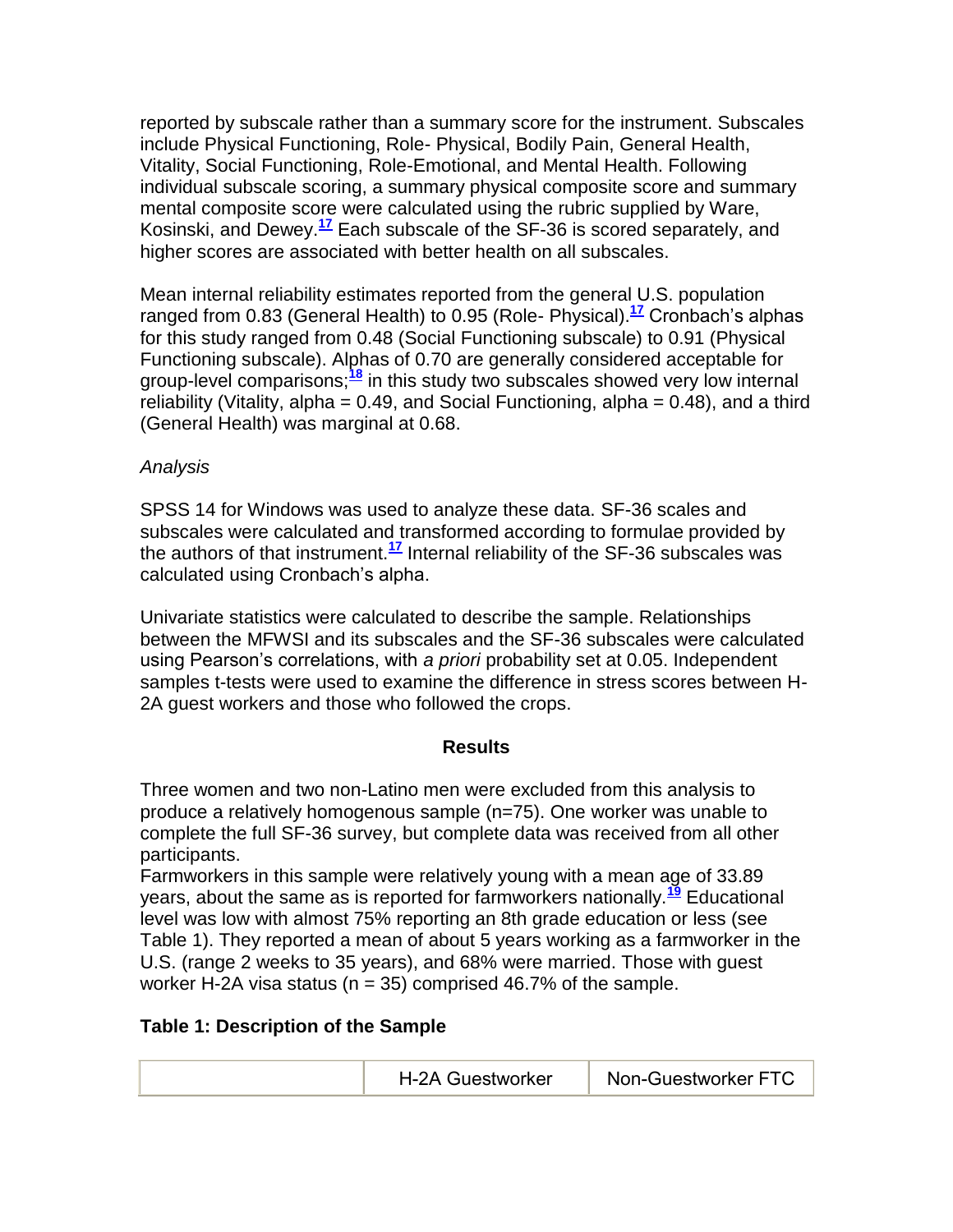|                           | $(n=35)$   | $(n = 40)$ |  |
|---------------------------|------------|------------|--|
| Mean age in years         | 35.29      | 32.68      |  |
| Married                   | 27 (77.1%) | 27 (67.5%) |  |
| Months as farmworker*     | 91.17      | 36.42      |  |
| Highest grade #           | 2.49       | 2.23       |  |
| Country of origin: Mexico | 33 (94.3%) | 36 (90.0%) |  |
| Honduras                  | $0(0\%)$   | $2(5.0\%)$ |  |
| Guatemala                 | $0(0\%)$   | $2(5.0\%)$ |  |
| US: Puerto Rico           | 2(5.7%)    | $0(0\%)$   |  |

 $* = p = .009$ 

 $#$  = Six category scale. 1 = No school or kindergarten only, 2 = 1 – 8 years, 3 = 9

– 11 years; 4 = High school or GED, 5 = one to 3 years of University or College,

6 = four or more years of University or College

During the analysis phase of this study the authors recognized that many of the respondents were single men without wives or children; thus their stress scores on the MFWSI would be artificially reduced by the fact that they did not have the same potential stressors as their married counterparts (for example, "I worry about my children's education"). Subscales were therefore constructed based on theoretical congruence (for example: Stress related to Marriage and Family; Stress related to Isolation; Stress related to Environment). Each author developed subscales independently and then they discussed any differences until agreement was reached. Cronbach's alphas were then calculated for each subscale and ranged from 0.72 to 0.80 (see Table 2). This method was used because the small sample prevented factor analysis.

Items on the MFWSI that produced the highest levels of stress were: "It is difficult to be away from family" (mean 2.65), "It is difficult to be away from friends" (2.13), "It bothers me that some people use drugs" (2.28), "I have difficulty communicating in English" (2.08), and "I have difficulty in understanding others when they speak English" (2.41) (see Table 2). Overall MFWSI stress scores were also calculated.

# **Table 2: Components of MFWSI subscales**

| Subscale | Alpha | <b>MFWSI</b> Item | Item |
|----------|-------|-------------------|------|
|          |       |                   | mean |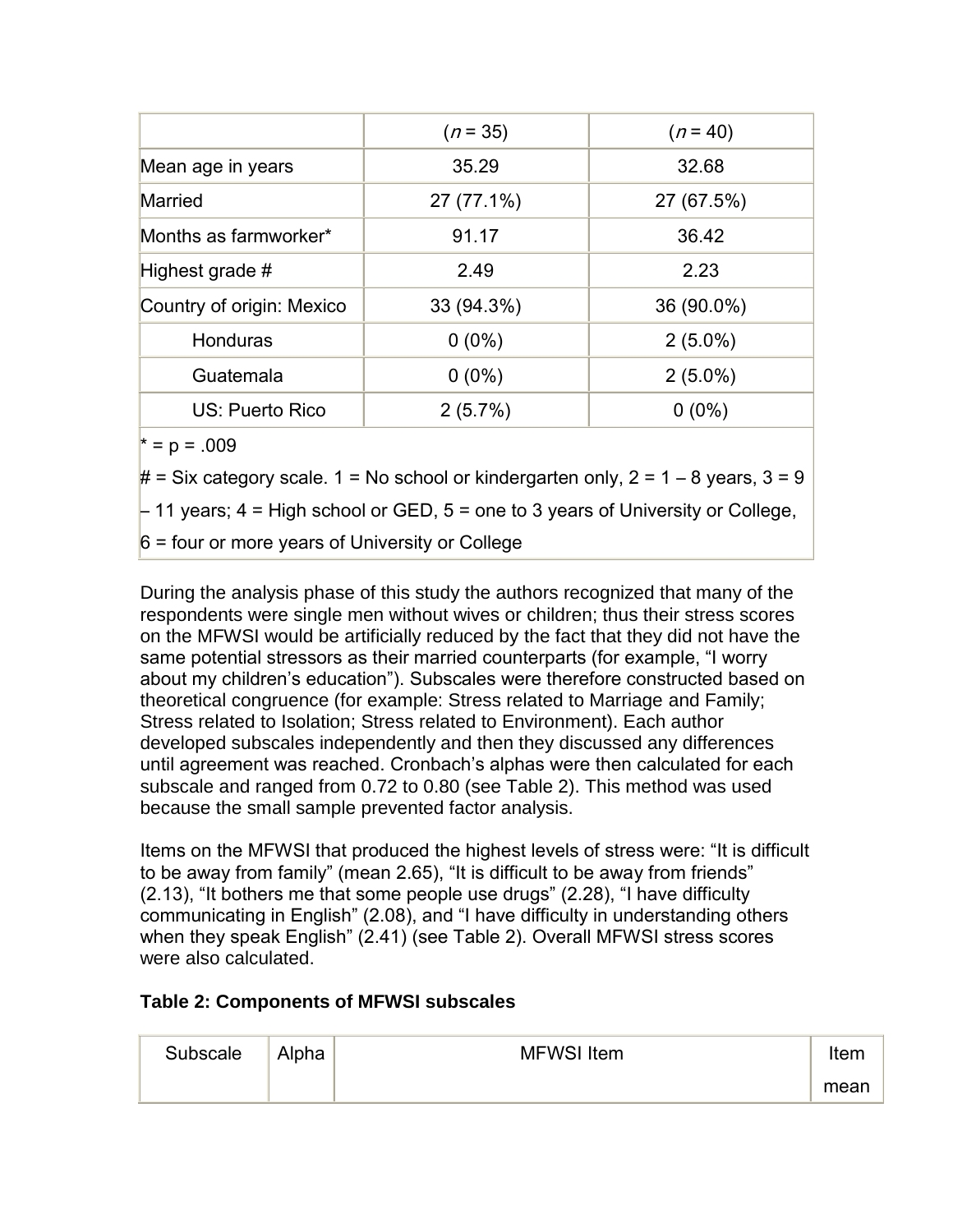| Stress from        | .80 | 17. I worry about my relationship with my partner.          |      |  |  |
|--------------------|-----|-------------------------------------------------------------|------|--|--|
| Marriage and       |     | 20. I do not have anyone to care for my children while I    |      |  |  |
| Family             |     | am working.                                                 |      |  |  |
|                    |     | 22. My life has become more difficult because my partner    | .84  |  |  |
|                    |     | is no longer with me (because he or she has moved or        |      |  |  |
|                    |     | has died).                                                  |      |  |  |
|                    |     | 24. I worry about the values that my children are being     | .81  |  |  |
|                    |     | exposed to in this country.                                 |      |  |  |
|                    |     | 33. I worry about whom my children are spending time        | 1.4  |  |  |
|                    |     | with.                                                       |      |  |  |
|                    |     | 34. I have been physically or emotionally abused by my      | .36  |  |  |
|                    |     | partner.                                                    |      |  |  |
|                    |     | 38. I worry about my children's education.                  | 1.95 |  |  |
| Stress from<br>.72 |     | 8. It is difficult to be away from family members.          | 2.65 |  |  |
| Relationships      |     | 11. Because I feel isolated, I find it hard to meet people. | 1.57 |  |  |
|                    |     | 18. I find it difficult to talk about my feelings to other  | 1.63 |  |  |
|                    |     | people.                                                     |      |  |  |
|                    |     | 23. It is difficult to be away from friends.                | 2.13 |  |  |
| Stress from        | .77 | 3. There are not enough Spanish radio or television         | .84  |  |  |
| Isolation          |     | shows in this area.                                         |      |  |  |
|                    |     | 9. I have had to adjust to the different foods in this      | 1.80 |  |  |
|                    |     | country.                                                    |      |  |  |
|                    |     | 10. Due to following migrant farmwork, sometimes I do       | 1.43 |  |  |
|                    |     | not feel settled (that I am often on the move).             |      |  |  |
|                    |     | 13. Sometimes I don't feel at home.                         | 1.51 |  |  |
|                    |     | 27. There are no stores nearby.                             | 1.48 |  |  |
| Stress from        | .77 | 4. Because of the physical nature of farmwork, I have       | .81  |  |  |
| <b>Work</b>        |     | health problems.                                            |      |  |  |
|                    |     | 5. At times I have not been able to buy things I want       | 1.51 |  |  |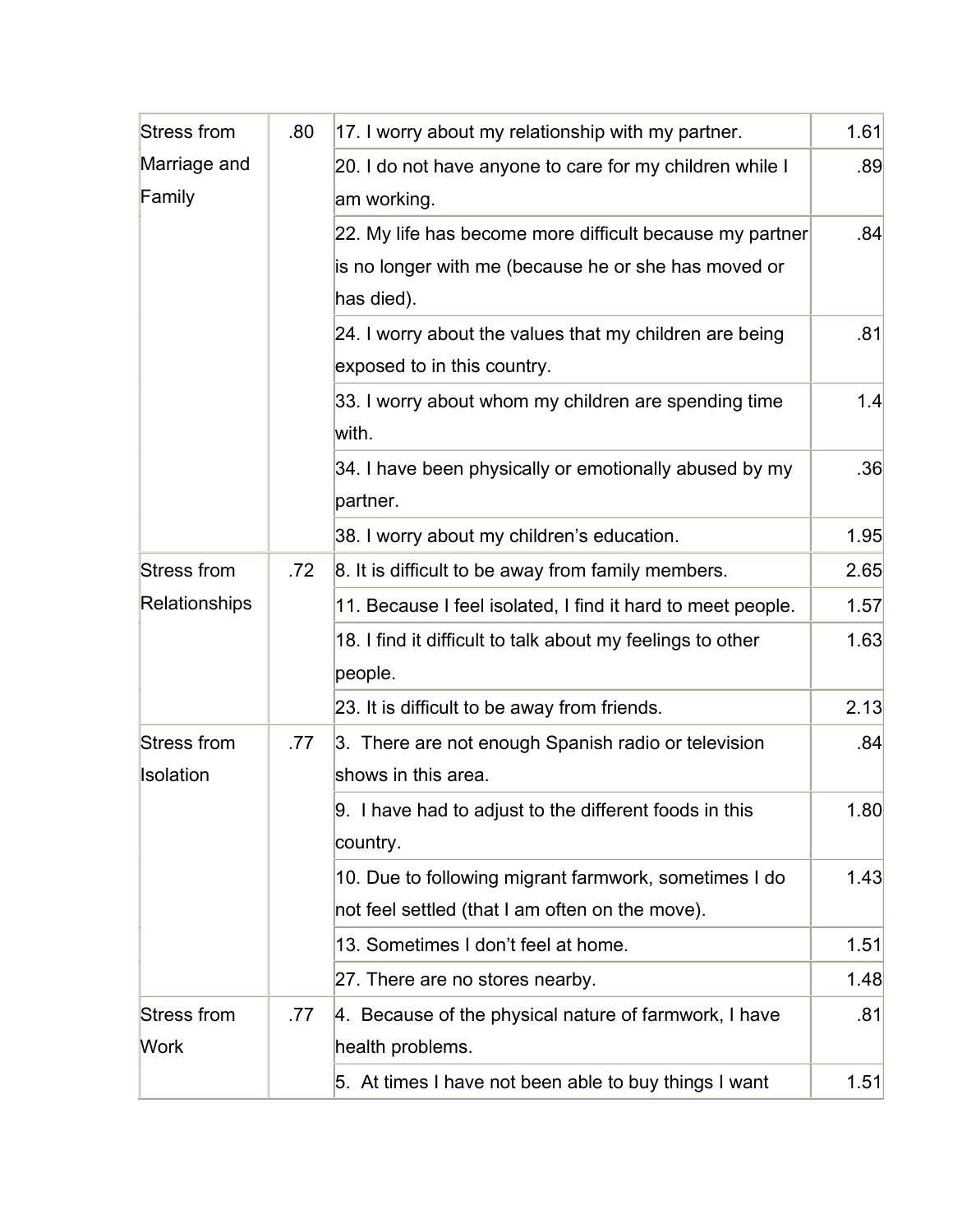|                    |     | because I make little money.                                               |      |
|--------------------|-----|----------------------------------------------------------------------------|------|
|                    |     | 7. At times I work long hours.                                             |      |
|                    |     | 12. I have been taken advantage of by my employer,                         | .67  |
|                    |     | supervisor, or landlord.                                                   |      |
|                    |     | 21. Because of farmwork, I do not have time to get things                  | 1.35 |
|                    |     | done outside of work.                                                      |      |
|                    |     | 28. I have experienced discrimination in this country.                     | .57  |
|                    |     | 29. Sometimes I have difficulty finding a job.                             | 1.61 |
|                    |     | 36. I do not get enough credit from other family members<br>for what I do. | 1.09 |
| Stress from        | .74 | 2. I have to work in bad weather.                                          | 1.95 |
| Environment        |     | 15. Sometimes I feel that my housing is inadequate.                        | 1.17 |
|                    |     | 19. There is not enough water to drink when I am                           | .76  |
|                    |     | working.                                                                   |      |
|                    |     | 25. It bothers me that other people drink too much                         | 1.81 |
|                    |     | alcohol.                                                                   |      |
|                    |     | 26. I do not have reliable transportation.                                 | 1.47 |
|                    |     | 32. Sometimes I feel that the conditions of the bathrooms                  | 1.67 |
|                    |     | are bad.                                                                   |      |
|                    |     | 39. It bothers me that other people use drugs.                             | 2.28 |
| <b>Stress from</b> | .77 | 1. I have difficulty communicating in the English                          | 2.08 |
| Institutions       |     | language.                                                                  |      |
|                    |     | 6. I do not have adequate medical care.                                    | 1.55 |
|                    |     | 16. Sometimes I have difficulty finding a place to live.                   | 1.37 |
|                    |     | 31. Migrating to this country was difficult.                               | 1.87 |
|                    |     | 35. It is difficult to complete the paperwork necessary to                 | 1.71 |
|                    |     | receive social services.                                                   |      |
|                    |     | 37. I have difficulty understanding other people when                      | 2.41 |
|                    |     | they speak English.                                                        |      |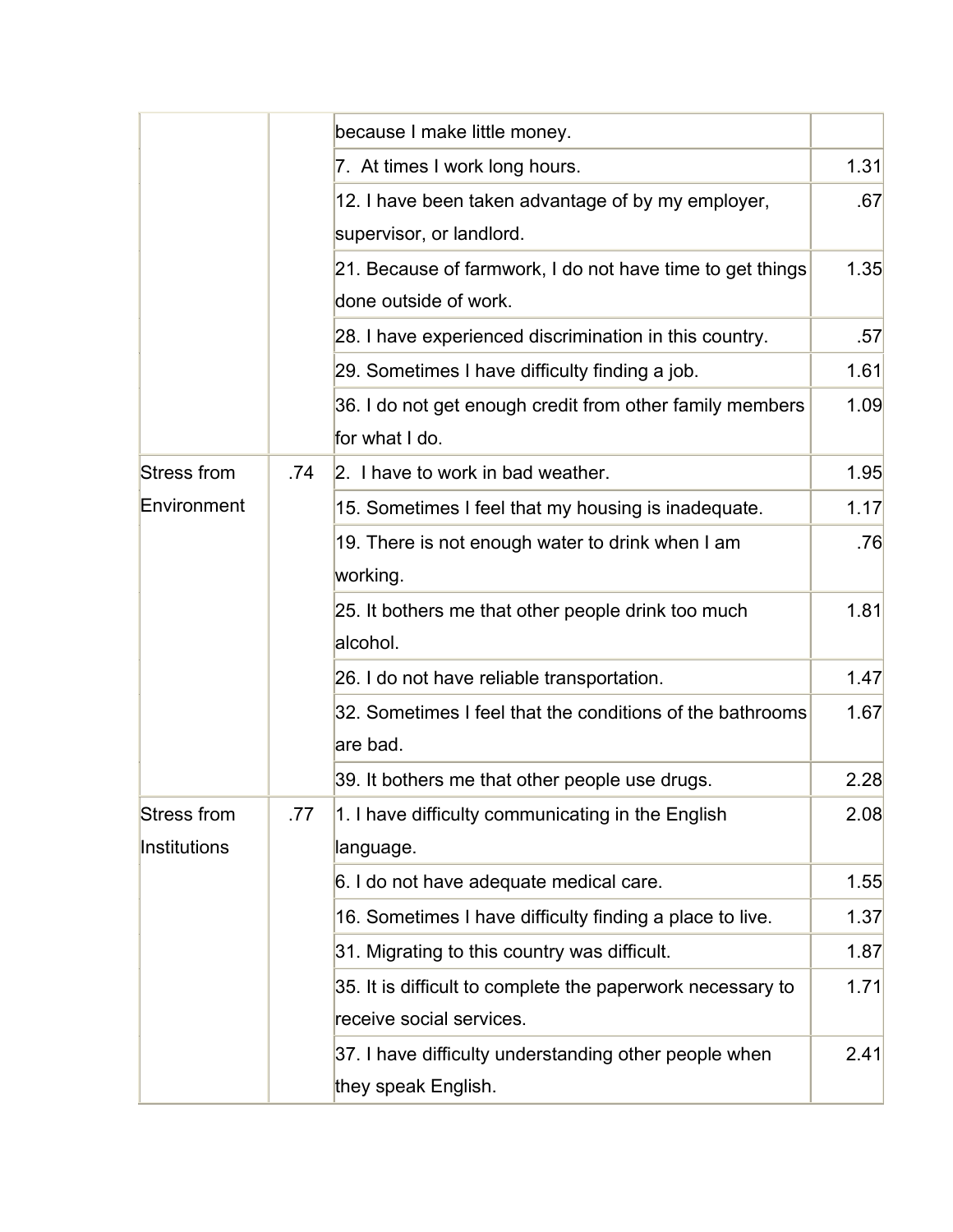With few exceptions, HRQOL was negatively correlated with stress levels; as stress increased, HRQOL decreased (see Table 3). Many correlations were at the moderate ( $0.3 - 0.5$ ) or strong ( $> 0.5$ ) levels.<sup>[20](http://snrs.org/publications/SOJNR_articles2/n)</sup> The Physical Composite score of the SF-36 was particularly strongly associated with stress subscales related to Work, the Environment, and Institutions, while the Mental Composite score was negatively correlated with all stress subscales.

| $SF-36$            | <b>MFWSI</b> |             | Marriage Relationships Isolation |            | Work        | Environment Institutions |             |
|--------------------|--------------|-------------|----------------------------------|------------|-------------|--------------------------|-------------|
|                    |              |             |                                  |            |             |                          |             |
| subscale           | [total]      | and         |                                  |            |             |                          |             |
|                    |              | children    |                                  |            |             |                          |             |
| Physical           | $-183$       | $-0.095$    | $-0.022$                         | $-0.056$   | $-0.336**$  | $-.095$                  | $-217$      |
| functioning        | (.117)       | (.418)      | (.853)                           | (.634)     | (.003)      | (.418)                   | (.061)      |
| Role               | $-0.537***$  | $-282*$     | $-0.392***$                      | $-.391***$ | $-0.561***$ | $-.480***$               | $-497***$   |
| physical           | (.000)       | (.015)      | (.001)                           | (.001)     | (.000)      | (.000)                   | (.000)      |
| <b>Bodily pain</b> | $-471***$    | $-210$      | $-0.350**$                       | $-.304**$  | $-467***$   | $-0.502***$              | $-450***$   |
|                    | (.000)       | (.073)      | (.002)                           | (.008)     | (.000)      | (.000)                   | (.000)      |
| General            | $-466***$    | $-.324**$   | $-227$                           | $-252*$    | $-0.505***$ | $-432***$                | $-459***$   |
| health             | (.000)       | (.005)      | (.052)                           | (.030)     | (.000)      | (.000)                   | (.000)      |
| Vitality           | $-0.568***$  | $-0.364***$ | $-.372***$                       | $-400***$  | $-0.540***$ | $-0.558***$              | $-0.500***$ |
| (poor $\alpha$ )   | (.000)       | (.001)      | (.001)                           | (.000)     | (.000)      | (.000)                   | (.000)      |
| Social             | $-454***$    | $-0.308**$  | $-0.322**$                       | $-247*$    | $-464***$   | $-445***$                | $-0.393$    |
| functioning        | (.000)       | (.008)      | (.005)                           | (.034)     | (.000)      | (.000)                   | (.001)      |
| (poor $\alpha$ )   |              |             |                                  |            |             |                          |             |
| Role               | $-406***$    | $-.107$     | $-.382***$                       | $-.331**$  | $-0.487***$ | $-367***$                | $-0.337**$  |
| emotional          | (.000)       | (.362)      | (.001)                           | (.004)     | (.000)      | (.001)                   | (.003)      |
| Mental             | $-484***$    | $-268*$     | $-0.506***$                      | $-402***$  | $-.382***$  | $-477***$                | $-0.382***$ |
| health             | (.000)       | (.021)      | (.000)                           | (.000)     | (.001)      | (.000)                   | (.001)      |
| Physical           | $-405***$    | $-243*$     | $-139$                           | $-.192$    | $-0.512***$ | $-0.355**$               | $-.433***$  |
| composite          | (.000)       | (.038)      | (.239)                           | (.104)     | (.000)      | (.002)                   | (.000)      |
| Mental             | $-0.531***$  | $-274*$     | $-0.519***$                      | $-424***$  | $-477***$   | $-0.529***$              | $-.417***$  |

# **Table 3: Correlations of SF-36 subscales with MFWSI and its subscales (with p values)**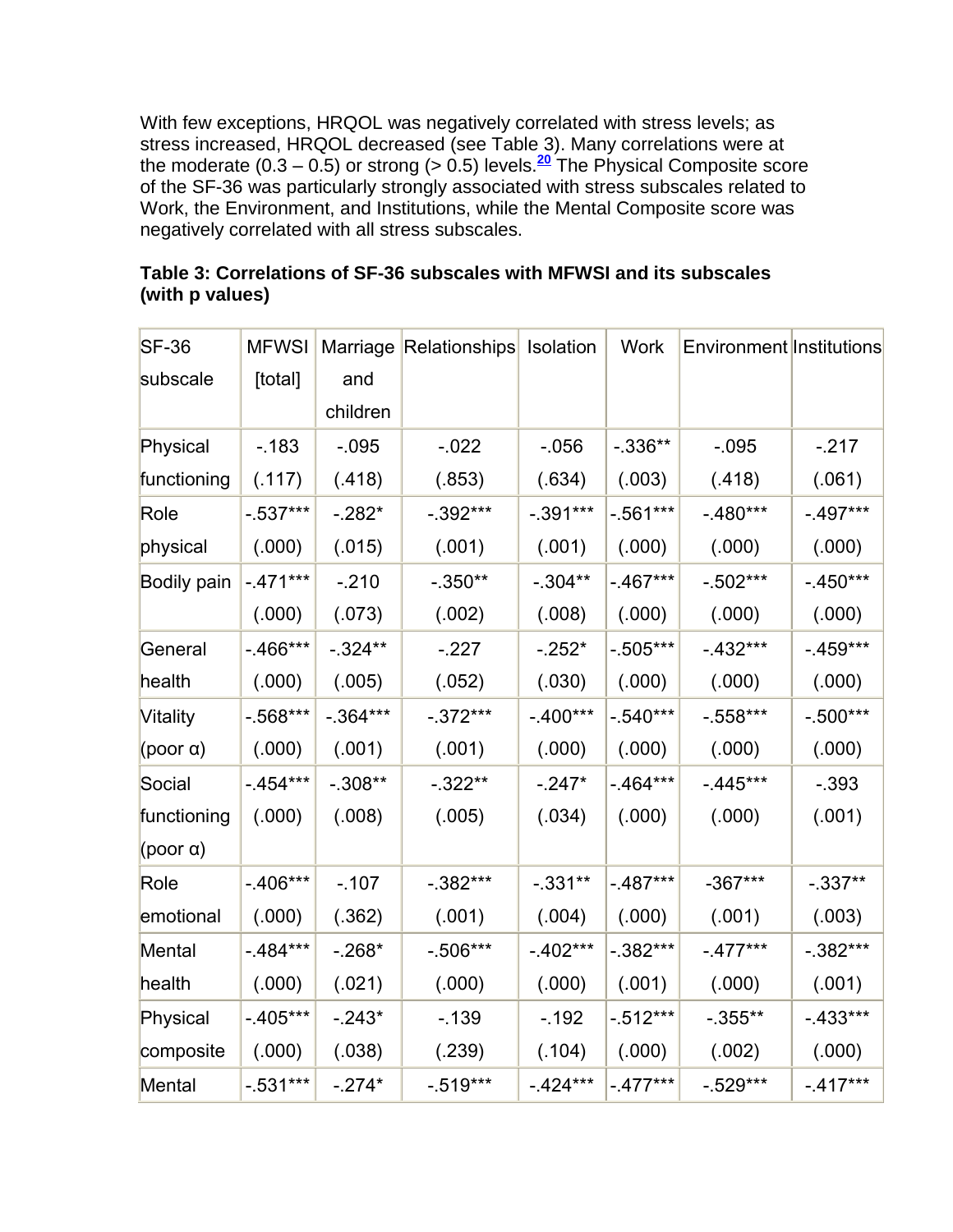| composite           | (.000) | (.019) | (.000) | (.000) | (.000) | (.000) | (.000) |
|---------------------|--------|--------|--------|--------|--------|--------|--------|
| $* = p < .05$       |        |        |        |        |        |        |        |
| ** = $p < .01$      |        |        |        |        |        |        |        |
| $x*** = p \le .001$ |        |        |        |        |        |        |        |

Although it was not part of the original research design, the serendipitous distribution of the sample between H-2A employees or guestworkers ( $n = 35$ ) and follow-the-crop workers ( $n = 40$ ) permitted comparisons between these two groups. Guest workers did not differ demographically from the follow-the-crop migrant respondents except that they had worked as farmworkers longer (7.6 years compared with 3 years for follow-the-crop workers,  $p = .009$ , see Table1). However, H-2A guest workers presented a different profile related to stress and HRQOL than did their follow-the-crop counterparts (see Table 4). Overall, they experienced lower stress levels on the MFWSI than did non-guest workers, and had better Physical and Mental Composite scores on the SF-36. When the MFWSI was examined by subscales, it became evident that the differences between the two groups were related to lower stress levels of the H-2A workers related to Work, the Environment, and Institutions.

|                     | <b>H-2A Guestworker</b> | Non-Guestworker | Confidence         |
|---------------------|-------------------------|-----------------|--------------------|
|                     | $(n = 35)$              | FTC $(n = 40)$  | Interval (CI)      |
| MFWSI***            | 41.5                    | 64.8            | $(-34.50, -12.02)$ |
| Marriage & Children | 6.3                     | 9.2             | $(-5.72, 0.01)$    |
| Relationships       | 7.3                     | 8.6             | $(-3.06, 0.43)$    |
| Isolation           | 6.0                     | 8.0             | $(-4.04, 0.04)$    |
| Work***             | 5.1                     | 12.3            | $(-9.52, -4.75)$   |
| Environment***      | 8.6                     | 13.3            | $(-7.24, -2.16)$   |
| Institutions***     | 8.1                     | 13.5            | $(-7.79, -2.87)$   |
| SF-36 subscales     |                         |                 |                    |
| Physical function*  | 92.86                   | 83.13           | (1.12, 18.35)      |
| Role physical***    | 94.46                   | 75.64           | (10.09, 27.56)     |
| Bodily pain***      | 87.37                   | 71.34           | (7.94, 24.08)      |
| General health***   | 75.06                   | 58.26           | (9.56, 24.04)      |

# **Table 4: Mean stress and Sf-36 scores by employment status**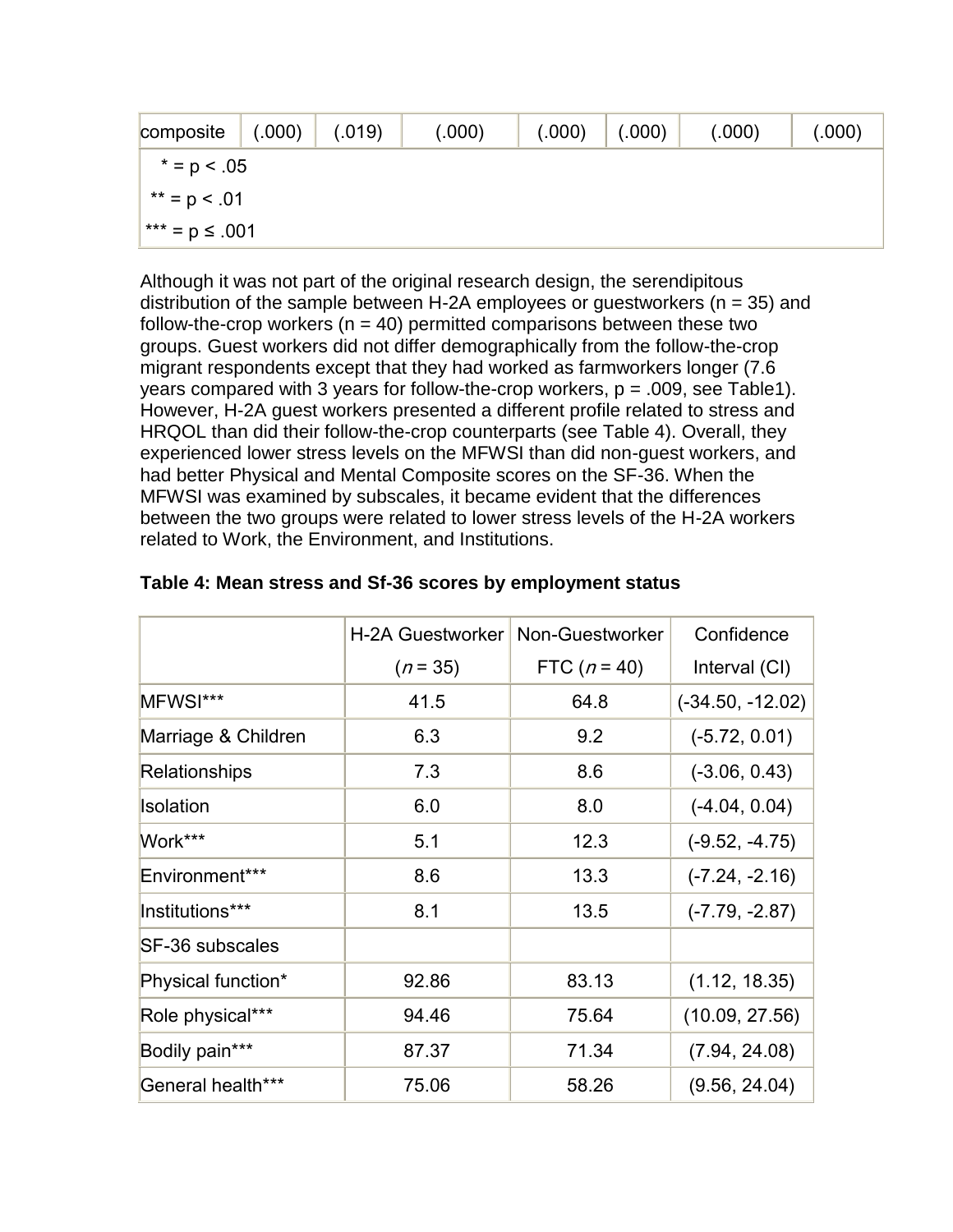| Vitality**            | 78.04 | 67.50 | (3.42, 17.66)    |
|-----------------------|-------|-------|------------------|
| Social function***    | 91.07 | 72.44 | (10.27, 26.00)   |
| Role emotional***     | 95.71 | 81.20 | (5.91, 23.12)    |
| Mental health         | 81.00 | 75.13 | $(-2.07, 13.81)$ |
| Physical composite*** | 54.78 | 48.28 | (3.70, 9.29)     |
| Mental composite**    | 54.25 | 48.82 | (1.38, 13.81)    |
| $* = p < .05$         |       |       |                  |
| ** = $p$ < .01        |       |       |                  |
| *** = $p \le .001$    |       |       |                  |

#### **Discussion**

The overall MFWSI stress scores in this study were lower than those reported elsewhere.**[2](http://snrs.org/publications/SOJNR_articles2/n)** This may in part be related to a younger, less well-educated, and allmale sample. Even at these lower levels, however, it is evident that stress associated with the migrant farmworker lifestyle is related to poorer HRQOL, both physical and mental. Physical functioning was the only SF-36 subscale not related to overall MFWSI stress measure and most subscales. Nevertheless, it was moderately correlated with MFWSI Stress from Work subscale, as would be expected. This association provides some validation of the stress subscale structure developed for this study. Differences between H-2A workers and those who follow the crops, described below, lend additional support to the MFWSI subscales as developed.

There were significant differences between H-2A guest workers in this sample and the follow-the-crop farmworkers, with guest workers experiencing lower overall stress and higher HRQOL. In this context it is important to note that the particular employers of the H-2A sample were well-known locally for model employment practices, a quality not considered characteristic of H-2A employers by farmworker advocates. In fact, before agreeing to be interviewed, many of the guest workers wanted to be assured there would be no negative consequences to their employers, implying a degree of loyalty that was not observed in other sites. On the other hand, the business practices of the employers of other participants in this study are not known. Participants who were H-2A employees also had a stable living and housing situation during the term of their employment, while those who followed the crops were likely to move several times during the five to six month growing season.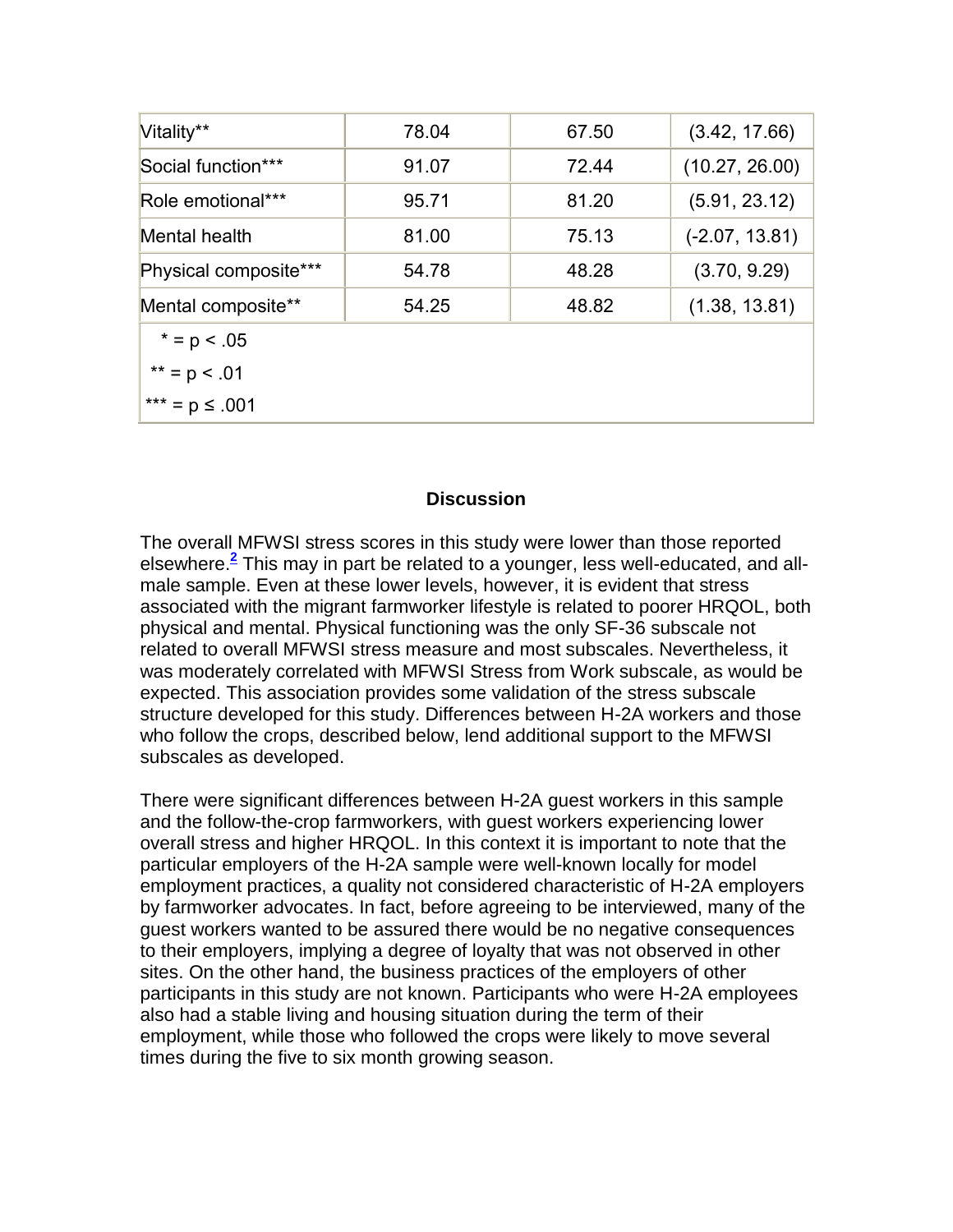Participants in the H-2A subsample experienced lower stress from Work, Environment, and Institutions than their follow-the-crop counterparts. Because of DOL requirements and these specific employers' commitments to follow them, the H-2A employees in this sample were guaranteed housing, meals, worker's compensation insurance or equal protection, an agreed-upon wage, and employment for 75% of the workdays in their contract period.**[5](http://snrs.org/publications/SOJNR_articles2/n)** Although legal status was not ascertained in this study, it is reasonable to say that all the H-2A workers also had legal work visas, while it is possible that some other participants in this study may not have enjoyed this security. Although these other study participants experienced unknown employment practices, it is clear that they encountered more stress in the Work, Environment, and Institutional areas.

There were no differences between H-2A guest workers and the follow-the-crop participants in the levels of stress they experienced from interpersonal relationships, isolation, or marriage and family. In this study, the emotional stress of separation and loneliness experienced by men who were away from home for extended periods of time was an experience both types of workers had in common. These nearly universal stressors were related not only the mental health but also, to a significant degree, to the physical health of these farmworkers.

#### *Limitations*

Limitations of this study include the use of a convenience sample, thus limiting generalizability, and the fact that the MFWSI was constructed and originally tested in the Midwest, although the items seemed to resonate with our sample. It is possible that East Coast farmworkers have additional or different stressors than their Midwestern counterparts. The cross-sectional design precluded the examination of cause and effect relationships. In addition, the employment practices of the follow-the-crop employers were unknown and may have varied widely from exploitative to excellent.

## *Nursing implications*

Occupational illnesses, including mental health conditions,**[21](http://snrs.org/publications/SOJNR_articles2/n)** can be expensive for employers. While it is unlikely that U.S. agricultural employers would bear the direct expenses that more white-collar employers would, such as paid sick time, they still would experience the lower productivity that is inherent in workers experiencing emotional stress. Although the Healthy People document indicates that employers should take on the responsibility for implementing stressreduction programs for their workers, in this context it much more likely that public health clinicians and outreach workers would assume the task of instituting stress-reduction interventions for migrant farmworkers.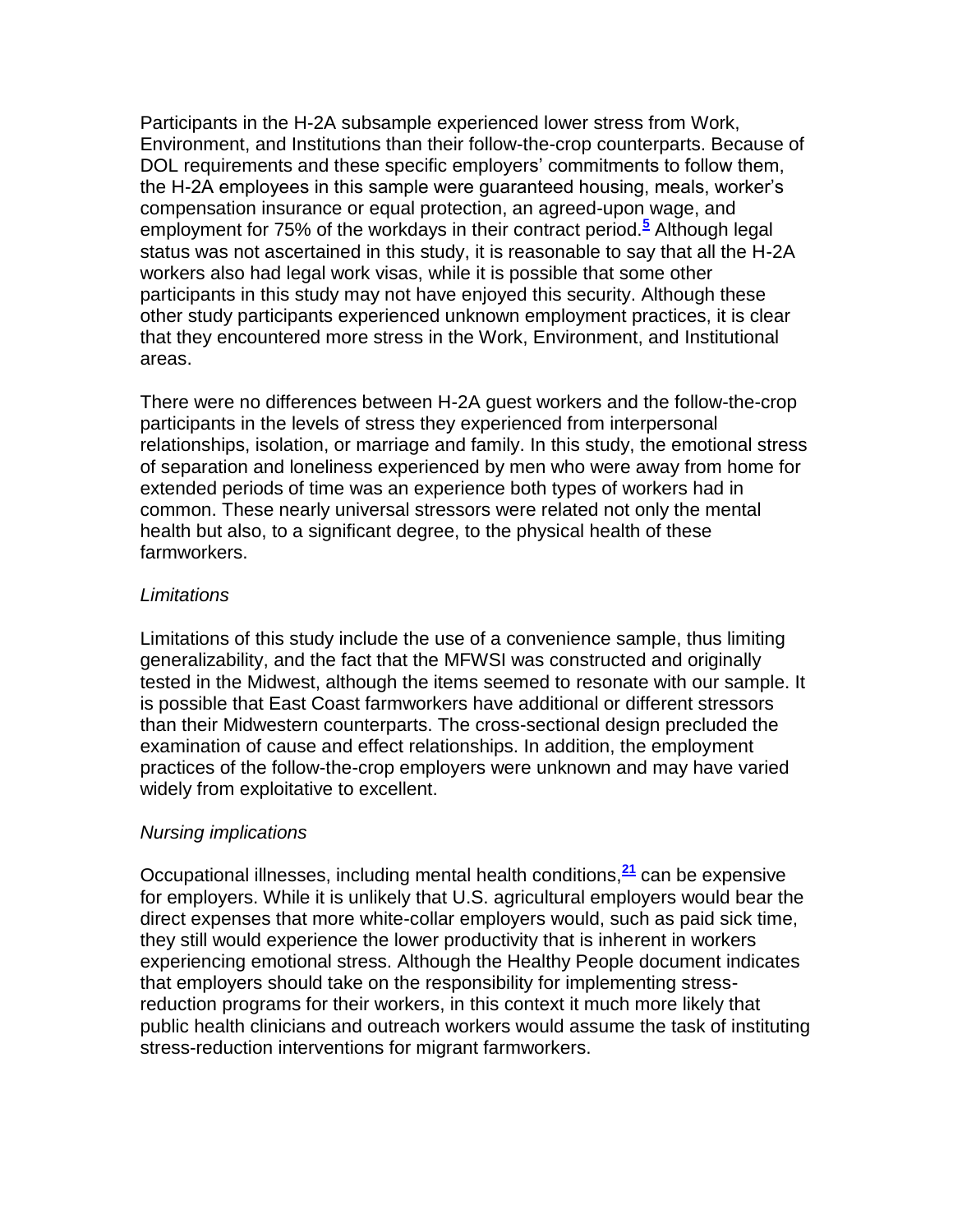All farmworkers could benefit from enhanced connection with family and friends, and from improved social support. Nurses who care for farmworkers in clinics, emergency departments, or other environments, can keep in mind the unique stressors experienced by this population and adjust history-taking and teaching accordingly. Given that two of the most prevalent stressors were related to language, English as a second language (ESL) classes could be considered a valid health intervention.

Future research should include replication of this study with a larger and more representative sample. In addition, future studies should explore the health related outcomes of implementing strategies to maintain farmworkers' connections with family and friends and of improving English language skills. Research specifically designed to illuminate the relationship between working conditions and health-related quality of life would be especially beneficial. Globally speaking, this study supports the importance of strong and fair labor practices as a cornerstone of labor legislation as well as a robust commitment to enforcing these principles.

## **References**

- 1. Promotion, U.S.D.o.H.a.H.S.O.o.D.P.a.H. (n.d.). *Healthy People 2010*, Retrieved: <http://www.health.gov/healthypeople/>.
- 2. Kim-Godwin, Y.S. and Bechtel, G.A. (2004). Stress among migrant and seasonal farmworkers in rural southeast North Carolina*. The Journal of Rural Health*, *20*(3): pp. 271-8.
- 3. Magaña, C.G. and Hovey, J.D. (2003). Psychosocial stressors associated with Mexican migrant farmworkers in the midwest United States*. Journal of Immigrant Health*, *5*(2): pp. 75-86.
- 4. MCN, M.C.N. (2006). *Migration Patterns*, Retrieved: [http://www.migrantclinician.org/migrant\\_info/migration\\_patterns.php](http://www.migrantclinician.org/migrant_info/migration_patterns.php).
- 5. DOL, U.S.D.o.L. (2007). *H-2A Certification for Temporary or Seasonal Agricultural Work*, Retrieved: [http://www.foreignlaborcert.doleta.gov/h-](http://www.foreignlaborcert.doleta.gov/h-2a.cfm)[2a.cfm](http://www.foreignlaborcert.doleta.gov/h-2a.cfm).
- 6. Early, J., Davis, S.W., Quandt, S.A., et al. (2006). Housing characteristics of farmworker families in North Carolina*. Journal of Immigrant and Minority Health*, *8*(2): pp. 173 - 184.
- 7. Gentry, A.L., Grzywacz, J.G., Quandt, S.A., et al. (2007). Housing quality among North Carolina farmworker families*. Journal of Agricultural Safety and Health*, *13*(3): pp. 323 - 337.
- 8. Holden, C., *Bitter harvest: Housing conditions of migrant and seasonal farmworkers*, in *The human cost of food: Farmworkers' lives, labor, and advocacy*, C.D. Thompson and M.F. Wiggins, Editors. 2002, University of Texas Press: Austin. pp. 169 - 193.
- 9. Ward, L.S. (2007). Preliminary Tests of an Ecological Model of Hispanic Farmworker Health*. Public Health Nursing*, *24*(6): pp. 554 - 564.